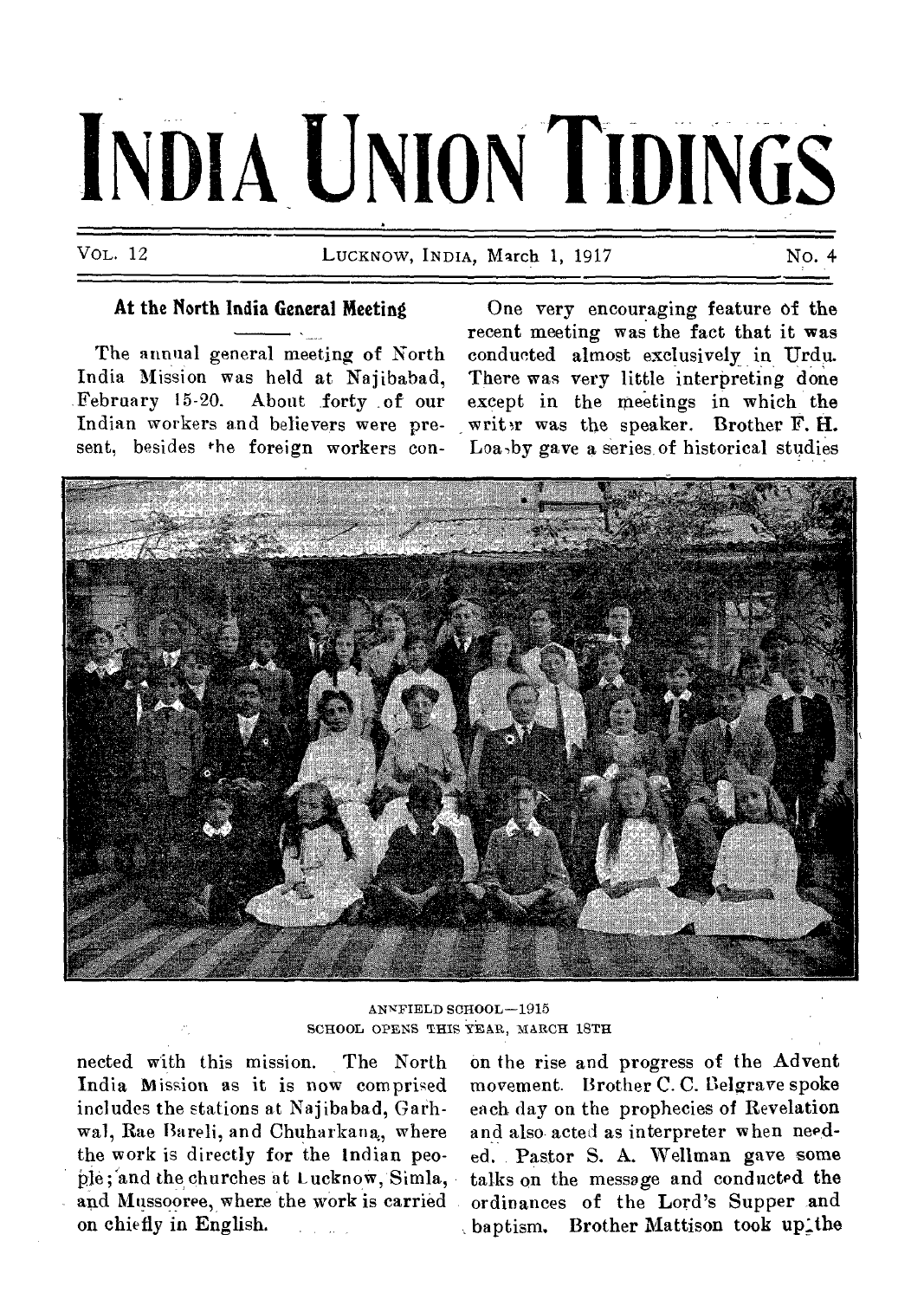subject of the prophetic gift in a series of studies. The writer spoke several times on practical subjects bearing on the work of the ministry.

The programme also included daily devotional meetings, and an hour for the discussion of methods of work or some kindred topic. Dr. Mann war present *ui* the interests of the medical depart, ment of the work.

A. good interest was taken in all the meetings. Many non-Christians were in attendance also, showing that the efforts of the Najibabad Mission-staff are awakening an interest in the district. At some of the meetings a number of the **leading** Mohammedans of the town were present. A young Mohammedan publicly confessed Christ before these men in one of the testimony meetings. This was a bold step, and drew exclamations of astonishment from some of the visitors. This man is now openly identifying himself with God's people, whom, we trust, will! remember him in prayer, asking-that-the-<br>Lord give him an effectual faith in Ohrist Jesus and protect him from the wrath of: the enemy.

Three persons were baptised the last: day of the meeting. It was decided to organise a North India Mission church, to include in its membership all the workers and Indian believers outside the cburches at Lucknow, Simla, and Mussooree. The new church was 'organised With twenty-eight members. Brother Mattison was chosen elder, and Brethren Morris, Belgrave, and Loasby as deacons. It is hoped that by the time another general meeting comes round in this mis!' sion, we will be able to organise churches at some of the stations whose membership is now included in the general church.

At an evening meeting a very appreeiative farewell was extended to Brother and Sister Wellman, who are about to go home on furlough, and who have been leading out in the work of this Mission during the past biennial term.

The Message is beginning to take firm root among the people of North India. Although the growth is as yet small, we believe the future will show that God is ready to work on behalf of this needy field. W. **W. FLETCHER.** 

## **The Morning Watch**

For this year's study, the Psalms have been appointed, and day by day the readers are being brought into new contact with the beauties of this book of *praise.* Many have already commenced this serial study and-express their delight in the "treasures, new and old," brought forth—from its storehouse. If you have not already commenced, order a Morning Watch Calendar before the stock is exhausted.

## **From Small Beginnings**

The first Sabbath-school in India was organized in 1896 on Bow Bazar Street. in Calcutta, with Pastor D. A. Robinson as Superintendent and Sister. Quantock as Secretary. The membership was composed of the mission family and a few who had begun to keep the Sabbath as a result of Brother Robinson's public lectures. God has blessed that small beginning and now there are 23 schools with a total membership of 797.

## **Home Missionary Reports**

sent to the Lucknow office should not be addressed to the Secretary personally but as follows: Home Missionary Secretary, 17 Abbott Road, Lucknow.

## **"Best Stories"**

**Will all kindly** *note that* **the Bs. 1-12 "Best Stories From the Best Book" is no longer in 'print, a better bound book at Es. 2-S having been** *substituted.*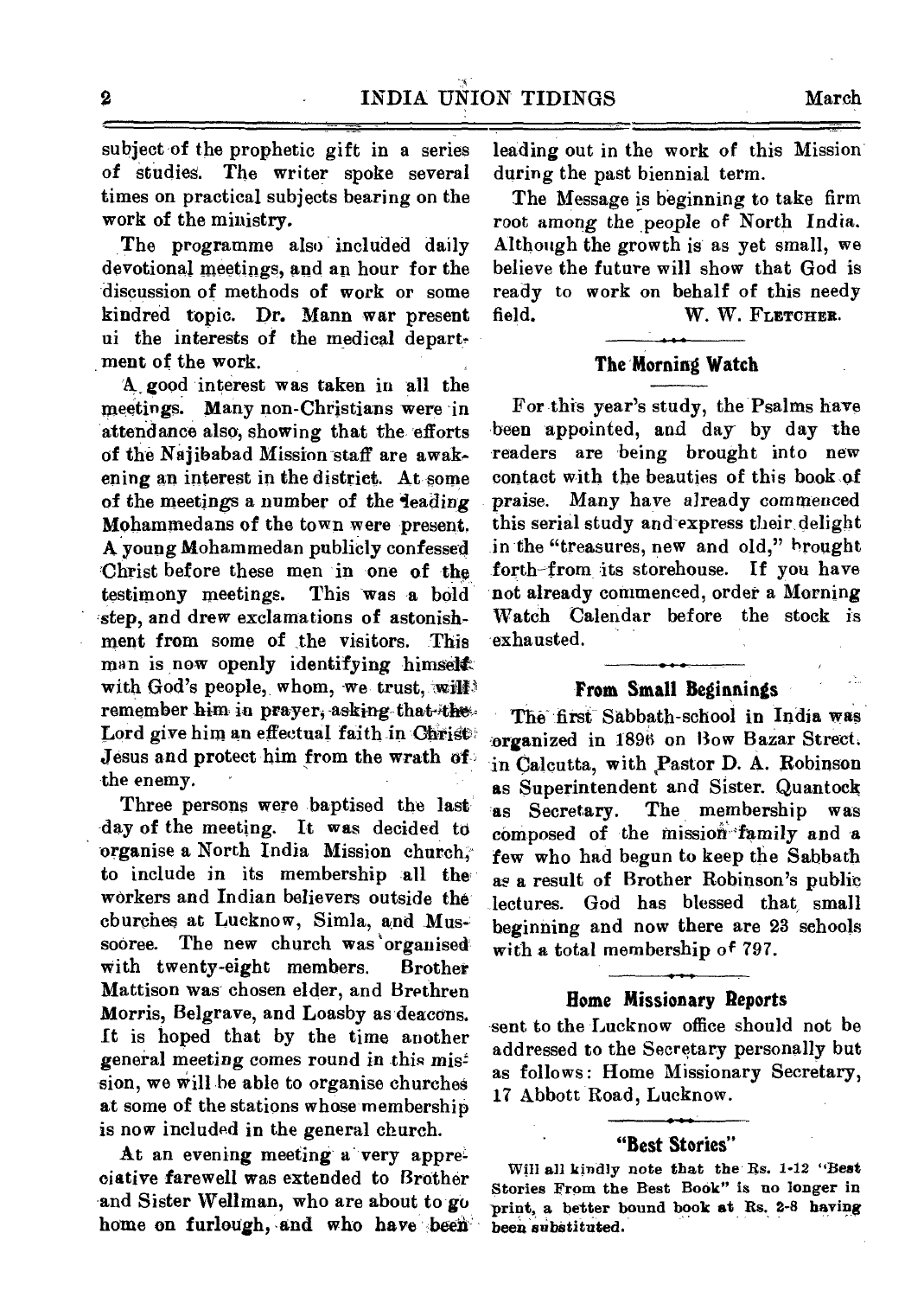## **(Concluded)**

A question that is often asked by those working for Mohammedans is, What about introducing those terms in the Bible which are so hateful and abhorrent to Mohammedans? I have always found it safest at first to work on the lines of least resistance, even going so far as to pass over such terms when no principle is involved. Then I have found that Christian love and tenderness bring about such a precious tie that after a few months, words and phrases which would have caused bitterness and enmity are received quite readily and without the slightest objection, so that in the end one gains one's objective without awaking such hatred and bitterness which is often never quenched.

### **Secular Instruction**

The question has arisen as to what secular instruction should be given in zenanas. I have found very few homes if any, where the people would call for Bible study alone. On the contrary, they would very much prefer you not to teach the Bible at all. But they are very anxious to acquire knowledge, and through that an opening is gained in many homes. I make it a rule for them to learn to read in their mother tongue so that they can read the Gospel for themselves. But in the higher families where they can already read, a little English or elementary Persian always proves a drawing power, and when once you gain an entrance in the home you can teach them to love the Bible. I have homes where if they did not strongly object, they were absolutely indifferent to the Gospel, and now they will eagerly have the Gospel even when too ill to have their secular lesson. 'I he maulvi class are difficult to reach, but as I was coming away to conference, one well-known maulvi's daughter said to me, "Miss Sahib, I don't begrudge so much losing my lessons, but oh, I do begrudge losing the Gospel."

## **Unpromising Readers**

One difficulty often arises. What about utterly unpromising readers ? I would say, Have no compunction whatever in giving them up. This certainly was not my policy when I first began, but it is now, and after giving the reader the whole Gospel, if her heart remains untouched, we must pass it on to others, break up new ground, enter new territory, otherwise the work would stagnate. I have found it well on having a new call to go once or twice to the house, try and find out whether they are responsive to the Gospel or not before making a definite promise of continuing the visits.

## **A Definite Goal**

Have a definite daily goal. Never be contented to give a Bible lesson because that is the reason you are in the country! but, let it be a real, live message. Do not let, them go till they have a blessing and are nearer the kingdom.

Never be in a hurry. Even if you are, don't show it. Nothing paralyses the Indian mind so much as hurry. Your whole day's work may be nullified and prove a failure if you get into an impatient hurry, trying to gain lost time. Rather upset all your own private arrangements than miss the goal of your day's work in the homes of your women.

## **Prayer and Patience**

One precious talisman I would recomend to all, and that is patience. Infinite, tender patience; it ever wins out. The hardest, most distracting days can be rendered sweet, harmonious, even victorious, by keeping resolutely patient and gentle whatever may arise.

Before closing I would mention unceasing prayer. Bring before the loving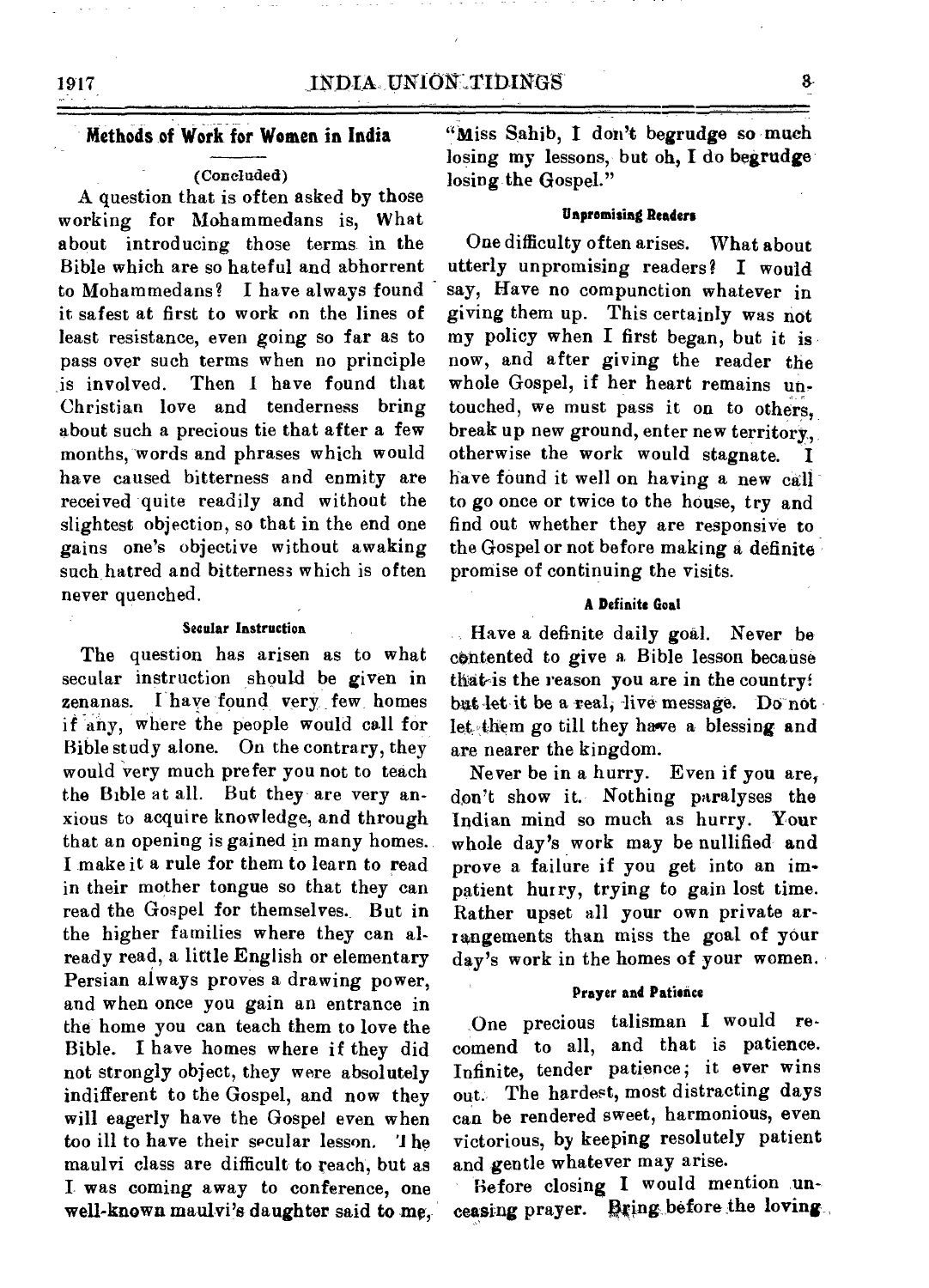## INDIA UNION TIDINGS March

heavenly Father each of your readers or pupils by name, presenting their case and their *needs:* Do not pray for them as a whole, but pray for each, for God knows each by name. It takes a long time. I find it generally takes about an hour, but, oh, it is worth it, and I believe, it is perhaps the best spent hour of the day. Three times a day I try to hold them up to God. Then you must let them know it, for it brings' a very tender tie and helps them to realise that you bear a perpetual burden on your heart for them even in your own home.

**The Motive Force** 

Let love, Christ's love, be the mainspring of every action. Before I left England I made a vow that love was to be the ruling motive of my life in my work for the women of India and I prayed earnestly on entering this country that if ever my heart grew hard or that I should be tempted to dominate or in any way look down upon even the lowliest of these people that God would

remove me from the country and save me from being a hindrance and a stumbling block to the gospel. š.

## **Results**

**\_ I** do not want to do all the talking 'for I am longing to get help, and light from others, but I feel that I have barely touched the subject and there is so much left yet to be said. There is only one thing I would say before closing.. I have mentioned many plans and methods which I have been carrying into practice for some time now and it is only natural that people, before taking hints and adopting any of them should say,—But what re-ults have you had ? I realise it is due to God's help' and love alone that I can say, Yes, I have had results, both visible

and invisible. As many of you know, souls for whom -I had agonized and laboured and were ready to come out and witness for Christ have been p'unged back again into the darkened depths of -Mohammedanism because we had no converts' home, no place where they could be cared for. The last woman to whom I have been clinging desperately in the hope that our women's home would soon be ready, by stress of circumstances brought to bear upon her, was swept from my grasp only a short while before coming to conference. It has been per-



BUNGALOW AT NAJIBABAD

haps harder than you can realise to see one soul after another for whom my very vitality has been given, come out into the light, ready to make their stand for Christ, only to be swept into black darkness again' because there was no place to put them. But God has saved me from discouragement by giving me a wider view of my work. I have one 'Mohammedan woman who is a Seventh-day Adventist: She keeps 'the Sabbath, is looking for a soon-coming Saviour, longs for baptism, and is gradually accepting the principles of our faith all in a simple way to be sure,,and yet the principles of our faith are there; and all this on her own, initiative. She was never urged to keep the Sabbath or.any Other: points but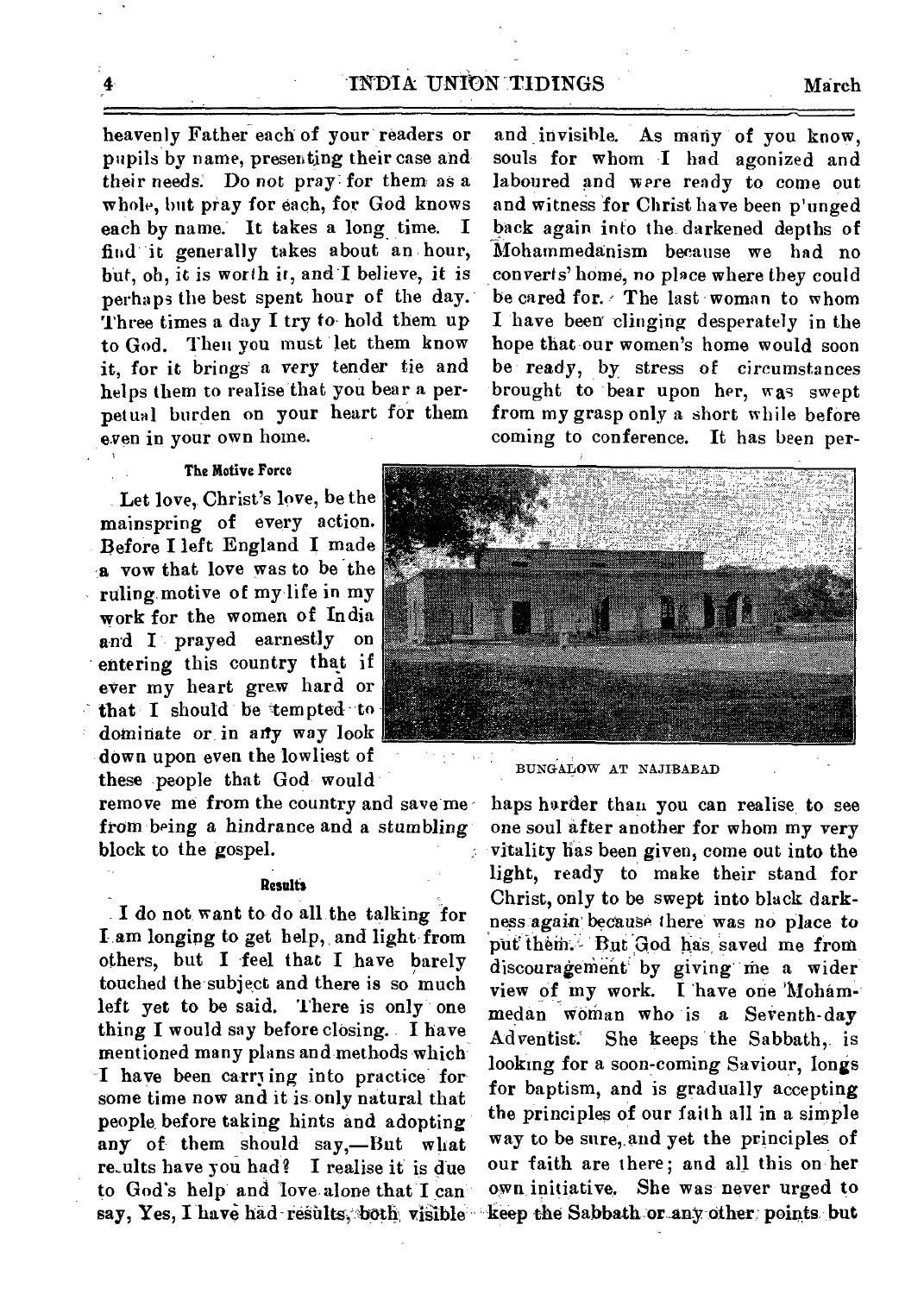from the methods I have mentioned of combining the first and third angels' messages, she has gradually passed on from one point to another and accepted all. In another home they are trying. My heart was gladdened one day by hearing a little girl say, "Miss Sahib, we keep the Sabbath in our home." This is a Mohammedan home. In many, many of my homes, I can see the blessed results —the Gospel Spirit is working. Here one woman is struggling against untruth, there another is trying to subdue temper, and so it goes on, and you will understand what it means when these people who have as uperficial idea of sin turn right around and try for Jesus' sake to conquer it. I believe nearly all my women are looking forward with joy to the sooncoming of the Saviour, and though they are still bound in many fetters of darkness and superstition yet He who quencheth not the smoking flax is able to save them to the uttermost, and will not cast them out when He cometh in His kingdom. '

Dear sisters, let us join together in a noble band to save these, our sisters who sit in darkness and the shadow of death. Let us be as the meat-offering which was consumed. Let us be wholly consumed in the service of God and these our sisters.

**VERA CHILTON.** 

## **Reviewing the Past**

As the year 1916 with its varied experiences has now passed, one naturally pauses for a moment to recount the blessings which have been bestowed upon his labours by the hand of a loving Father.

We can and should profit by the mistakes of the past and make them stepping-stones to victory.

Gratitude to God fills our hearts as we review the thirteen months' work in this land, for His blessing has in a marked manner been added to the humble efforts put forth to disseminate the messageladen literature among India's millions.

Although ours is the work of seed sowing, yet by the eye of faith we look to the ingathering of God's people and believe that when that company stand around the great white throne and the sowers and reapers rejoice together, we, if faithful, shall have a part with them. Believing His promises, we sow the seed and leave the results with Him who rewards every man according to his work.

While statistics are dry to some folk, they are appreciated by others, therefore I give the following figures which serve to show what has been accomplished in the Bombay Presidency during the period mentioned before. Hours travelling,  $336\frac{1}{2}$ ; hours canvassing,  $1,150\frac{1}{2}$ ; calls made where the book could not be exhibited, 175; canvasses given, 2,095; orders secured, 1,038; total value of orders, Rs. 8,486-4; of this amount Rs. 1,126-8 -was received in deposits. 843 of the orders secured have been delivered while others are for a future date.  $53\frac{2}{3}$  per cent of these books were delivered to non-Christians. It is true that we cannot measure the gospel work by rupees and figures, nevertheless by them we may see that the time and efforts have not been spent in vain.

Before ever the first denominational tract was written, God's servant saw in vision that the rays of light from the publishing work were like the rays of the, morning sun, which extended until they shone around the earth. The colporteurs in India are praying for that day to come, and we expect soon to see it too. God has abundantly blessed us during our first year in the Orient, and to His name do we ascribe praise. Will you not remember the colporteurs in your daily devotions?. W. **H. STEVENS.**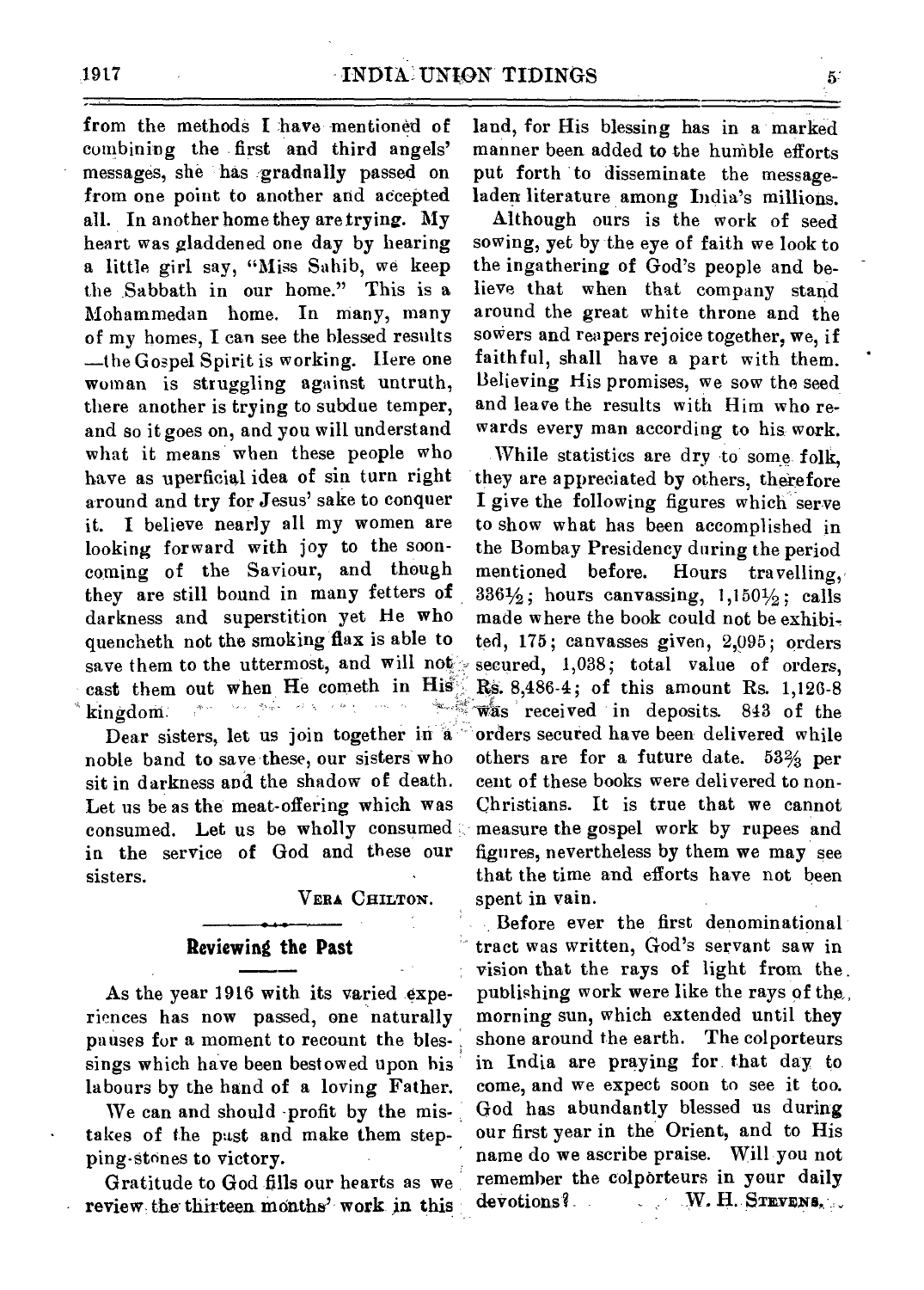## A **Visit to Pitcairn Island**

## **From the Australasian Record**

A passenger by the *Rualtine,* Mr. J. B. Kattern, of Bowen Hills, sends us the following interesting account of a visit to Pitcairn Island, on Sunday, November-26.

"We sighted land at 5 A. M. Through the dim morning light a dark patch stood out against the sky—the Pitcairn Island of Bounty fame. Tropical showers shut out our view of the island at times, but at 6.30 we breasted the shore, and the hoarse roar of the steamer's. whistle acquainted theinhabitants of our approach:  $A$  rocky coast-line revealed itself, against which the Pacific Ocean breaks in clouds of spray. There is practically only one landing place, and that lies within the shelter of a small reef. Deep water is everywhere, and our good ship was anchored about a mile from the shore. Soon we saw a couple of surf boats being pulled out from a gap alongside the reef, against which every now and again thehuge rollers thundered and broke.

"After a strenuous pull these boats were made fast to the steamer, and the islanders, including two of their womenfolk, came aboard and started trading. They proved to be a sturdy, weatherbeaten lot, and the women were soon besieged by the lady passengers. The latter had made up many parcels for distribution among the islanders, which gifts were gratefully accepted. About 8 o'clock the boats pulled back to the island taking with them the captain and-several passengers, including myself and three other returning soldiers. We made safe landing, though many of us were thoroughly soaked by a heavy tropical shower.' Anyhow, we' all scrambled ashore, and the first thing we did was to have a look. at the schooner which the natives arebuilding for themselves. This schooner.

is forty-five feet long with a fifteen foot beam and is built on good lines. The timber was all cut and hand-worked on the job. The little vessel is a credit to the builders, and should prove of great service in relieving the monotony of island life, as the natives Anticipate being able to run to Tahiti, which lies one thousand miles distant; and so carry on a little necessary trade. After finishing our inspection of the schooner we went to the boat-sheds and in one we saw the lifeboat presented by Queen Victoria to the Pitcairn Islanders. The boat is still good and serviceable, and is, reserved for special duties, such as rescue work, etc.

"Making our way under the able .guidance of Mr. Adams, who is the Seventhday Adventist missionary to the island. we scrambled up a very steep and muddy track to the village, where we were met by the people and cordially greeted. All were delighted to see strange faces and, have  $a$  chat with us about the outside world. To these innocent folk the news we brought proved very welcome and exciting, especially that from those of us who had been to the front, and were able to give a short history of the war. Proceeding on, we were invited by Mr. Adams to enter his house, where we were met by Mrs,. Adams, who,. like her husband, is by birth Australian. Both minister, to the spiritual as well as the bodily needs of the inhabitants.

"The total.: number on the island is eighty-seven females and seventy-seven males. Mrs. Adams made us very welcome and-gave us a short history of all the happenings in island, life, besides regaling us with delicious fruit which the island grows is abundance and which all' enjoyed: immensely. As our time was limited we, had to make a very hurried inspection. Everywhere we noticed the utmost cleanliness.

 $(1000 \times 10^{-4})$  (To be concluded in next issue) ;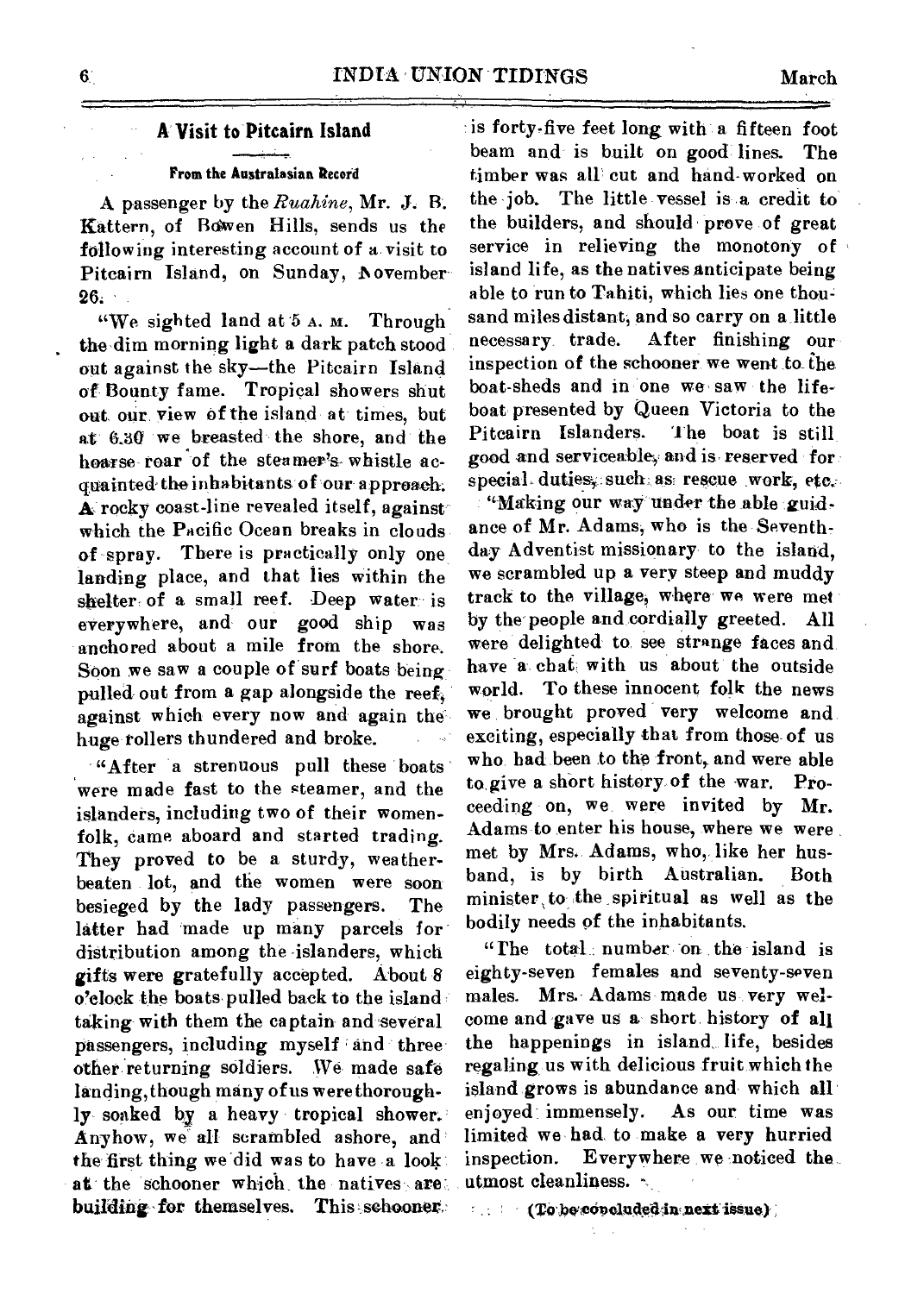# **The Forum**

## **How to Reach Hindu Children**

*I. Point of Contact.--There* are differences between Hindu children and Christian children and the contrast in the homes and religious life of the two groups is constantly confronting us, but we must forget differences and\_remember that there are certain ways to appeal to all children. Whether they be Christian or Hindu certain things appeal and those we must use to establish a happy relationship with Hindu children and their homes.

- 1st—Find out what the children are playing and play with them.
- 2nd.—Teach simple songs with much repetition of words and possible actions in them.
- 3rd.—Tell stories of various kinds until you know what appeals to the ehildren.
- 4th.—Do something with them which makes them use their hands and minds.

*II. Cooperation in Work and Play.*  Sermons make almost no impression on children but do something *with* them or play *with* them and they will never forget it but keep asking for more. Many a little Hindu girl is sitting by the roadside building a house in the sand or making cooking vessels out of clay or piling up little stones and berries to play selling in a bazar. Sit down and play with her and she greets you as a friend. Boys like fair play and if someone joins with them and helps them to play together an element of respect and cooperation is established at once.

The chance to talk, to tell stories and sing songs comes after this cooperation -is established. Find out what the children are thinking about, tell stories first which will picture incidents in their own life, making them feel that they are

understood. Then lead \_on to stories with a moral, but *do not preach a sermon on the moral* at the end. If the story is well told it will preach its own sermon better than you can.

Tell Bible stories in such a way as to create admiration, courage, love, and joy in the children, but not to make them laugh and think the Bible is just a book of funny stories.

*III. Pictures and Booklets.—These* **ate**  great aids in reaching children because **&**  picture, especially if it is coloured, has 'a great fascination for the little people. Much evangelistic work can be done by showing Bible pictures and talking about them, but there again poor pictures or original drawings very crudely made, which only create a laugh, are harmful in their effect. Good pictures wisely used create a wonder and interest which lead to real belief.

All children at a certain age are eager to learn to read. Some never lose the desire and attractive pamphlets written in simple language tell the story of Jesus far and wide. Gather groups of children together and read to them.

*IV. Forming Ideals.—Do* not condemn Hindu parents to their children. Take the temptations which come to every child and show how Jesus helps you and me to meet them. Emphasize one thing at a time in story and game such as obedience, helpfulness, courage, honesty. Tell the story of Jesus as a wonderful secret that you want to tell and not **as a**  challenge to everything they have heard before.

*V. What to do now.-* 

- 1. Get acquainted with all the Hindu children on your street and know them by name.
- 2. Play games with them every evening and then tell them **a** story when they want to sit down and rest.

(Concluded on page 8)